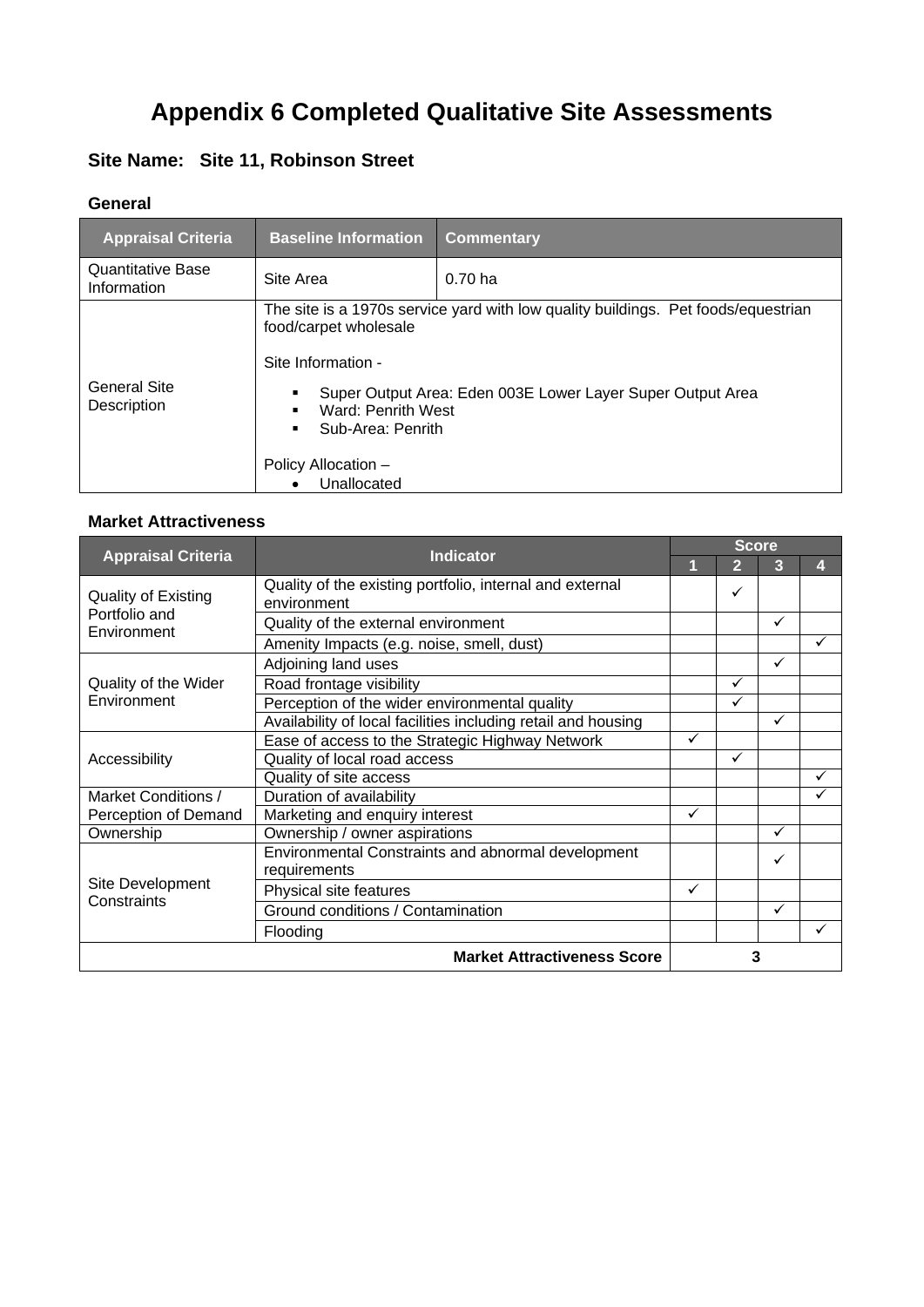|                           | <b>Indicator</b>                                                 | <b>Score</b> |      |              |  |  |
|---------------------------|------------------------------------------------------------------|--------------|------|--------------|--|--|
| <b>Appraisal Criteria</b> |                                                                  |              | 12   | 3            |  |  |
|                           | Sequential Location                                              |              | ✓    |              |  |  |
| Prudent use of Natural    | <b>Land Classification</b>                                       |              |      |              |  |  |
| Resources                 | Ease of access to public transport                               |              | ✓    |              |  |  |
|                           | Ease of walking and cycling                                      |              |      | $\checkmark$ |  |  |
| Effective protection      | Potential to enhance environmental quality without               |              |      |              |  |  |
| and enhancement of        | impacting on the sensitivity of environmental resources          |              | ✓    |              |  |  |
| the Environment           |                                                                  |              |      |              |  |  |
| Social Progress and       | Ability to deliver specific regeneration objectives              |              | ✓    |              |  |  |
| Regeneration              |                                                                  |              |      |              |  |  |
| Economic                  | <b>Economic Development</b>                                      |              | ✓    |              |  |  |
| Development               |                                                                  |              |      |              |  |  |
|                           | <b>Environmental Sustainability and Strategic Planning Score</b> | 2            |      |              |  |  |
|                           | <b>Classification</b>                                            |              | Good |              |  |  |

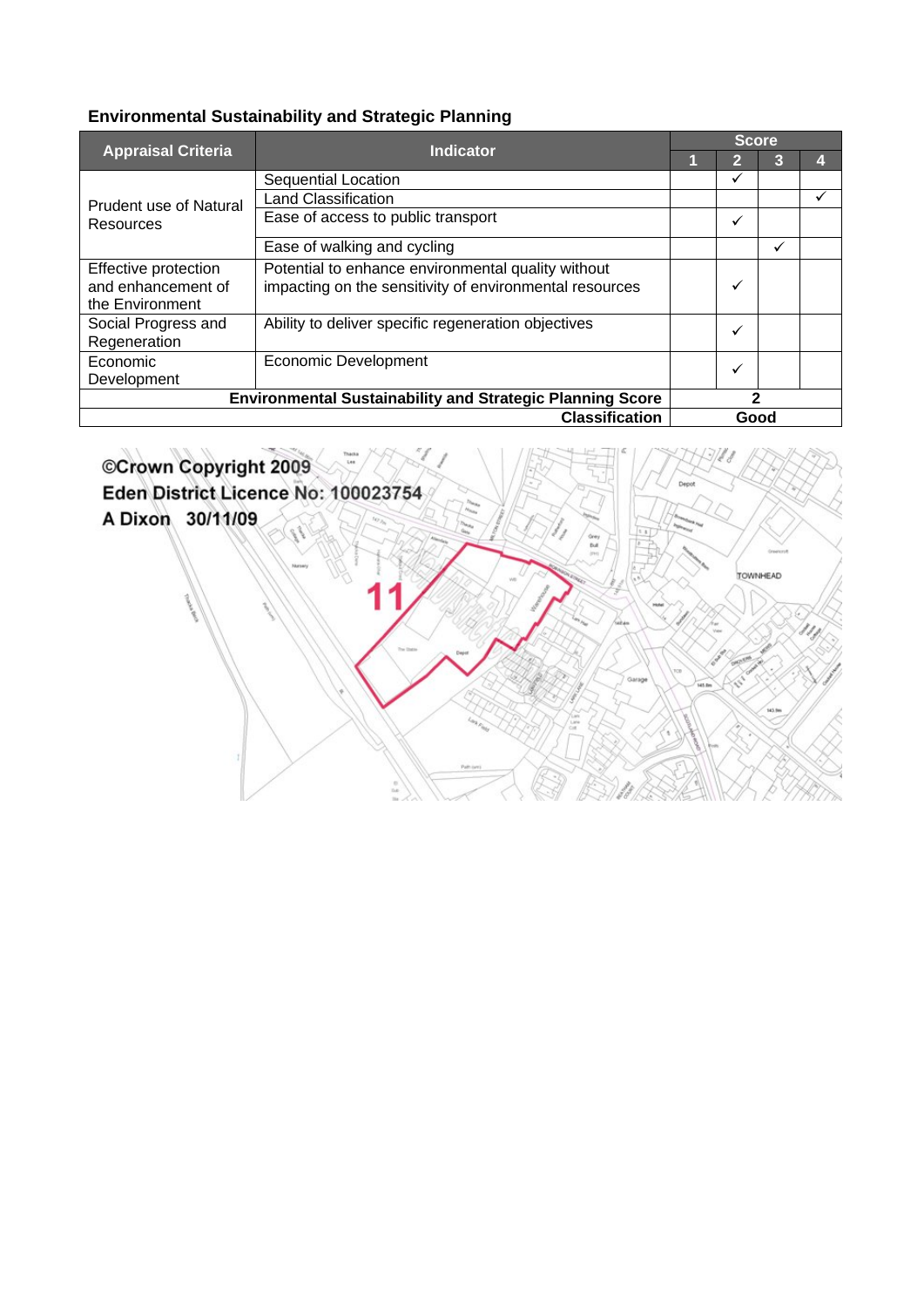# **Site Name: Site 12, Skirsgill Business Park**

#### **General**

| <b>Appraisal Criteria</b>        | <b>Baseline Information</b>                                                                                                                                                                                                                                                                                                                                       | <b>Commentary</b> |  |  |  |
|----------------------------------|-------------------------------------------------------------------------------------------------------------------------------------------------------------------------------------------------------------------------------------------------------------------------------------------------------------------------------------------------------------------|-------------------|--|--|--|
| Quantitative Base<br>Information | Site Area                                                                                                                                                                                                                                                                                                                                                         | $2.15$ ha         |  |  |  |
| General Site<br>Description      | This site is situated immediately off the A66 arterial route and adjacent to Junction<br>40 of the M6. The mixed use estate comprises a variety of office, industrial and<br>manufacturing occupiers. A large proportion of the site (situated to the north east<br>corner was occupied by Enesco, parent company of Lilliput Lane which closed in<br>early 2009. |                   |  |  |  |
|                                  | The buildings range is style and age. The majority of buildings are constructed of<br>rendered brickwork with concrete floors, pitched profile asbestos roofing. Ample<br>onsite parking is available.                                                                                                                                                            |                   |  |  |  |
|                                  | Site Information -                                                                                                                                                                                                                                                                                                                                                |                   |  |  |  |
|                                  | Super Output Area: Eden 004D Lower Layer Super Output Area<br>Ward: Penrith South<br>Sub-Area: Penrith                                                                                                                                                                                                                                                            |                   |  |  |  |
|                                  | Policy Allocation -<br>Unallocated                                                                                                                                                                                                                                                                                                                                |                   |  |  |  |

|                                                            |                                                                         | <b>Score</b> |   |   |   |  |
|------------------------------------------------------------|-------------------------------------------------------------------------|--------------|---|---|---|--|
| <b>Appraisal Criteria</b><br><b>Indicator</b>              |                                                                         | 1            | 2 | 3 | 4 |  |
| <b>Quality of Existing</b><br>Portfolio and<br>Environment | Quality of the existing portfolio, internal and external<br>environment |              | ✓ |   |   |  |
|                                                            | Quality of the external environment                                     |              |   |   | ✓ |  |
|                                                            | Amenity Impacts (e.g. noise, smell, dust)                               |              |   |   | ✓ |  |
|                                                            | Adjoining land uses                                                     |              |   |   | ✓ |  |
| Quality of the Wider                                       | Road frontage visibility                                                |              |   | ✓ |   |  |
| Environment                                                | Perception of the wider environmental quality                           |              |   | ✓ |   |  |
|                                                            | Availability of local facilities including retail and housing           | ✓            |   |   |   |  |
|                                                            | Ease of access to the Strategic Highway Network                         |              |   |   | ✓ |  |
| Accessibility                                              | Quality of local road access                                            |              |   |   |   |  |
|                                                            | Quality of site access                                                  |              |   |   |   |  |
| Market Conditions /                                        | Duration of availability                                                |              |   |   | ✓ |  |
| Perception of Demand                                       | Marketing and enquiry interest                                          |              |   | ✓ |   |  |
| Ownership                                                  | Ownership / owner aspirations                                           |              |   | ✓ |   |  |
|                                                            | Environmental Constraints and abnormal development                      |              |   |   |   |  |
|                                                            | requirements                                                            |              |   |   |   |  |
| Site Development                                           | Physical site features                                                  |              |   | ✓ |   |  |
| Constraints                                                | Ground conditions / Contamination                                       |              |   | ✓ |   |  |
|                                                            | Flooding                                                                |              |   |   | ✓ |  |
|                                                            | <b>Market Attractiveness Score</b>                                      | 3            |   |   |   |  |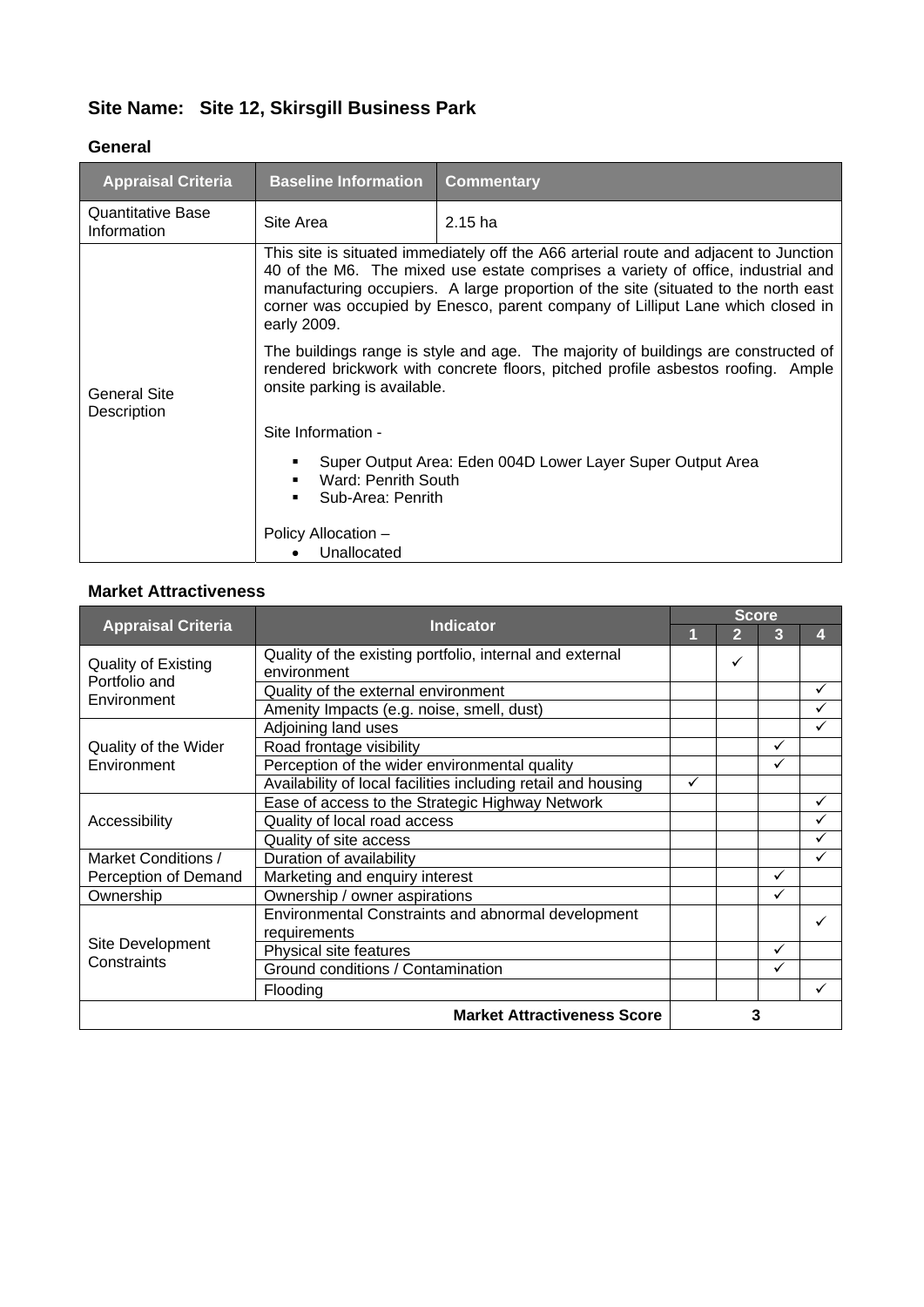|                                                                  | <b>Indicator</b>                                                                                              | <b>Score</b> |    |                       |   |  |  |
|------------------------------------------------------------------|---------------------------------------------------------------------------------------------------------------|--------------|----|-----------------------|---|--|--|
| <b>Appraisal Criteria</b>                                        |                                                                                                               |              | 12 | 3                     |   |  |  |
|                                                                  | <b>Sequential Location</b>                                                                                    | ✓            |    |                       |   |  |  |
| <b>Prudent use of Natural</b>                                    | <b>Land Classification</b>                                                                                    |              |    |                       | v |  |  |
| Resources                                                        | Ease of access to public transport                                                                            | ✓            |    |                       |   |  |  |
|                                                                  | Ease of walking and cycling                                                                                   | ✓            |    |                       |   |  |  |
| Effective protection<br>and enhancement of<br>the Environment    | Potential to enhance environmental quality without<br>impacting on the sensitivity of environmental resources |              |    | ✓                     |   |  |  |
| Social Progress and<br>Regeneration                              | Ability to deliver specific regeneration objectives                                                           |              | ✓  |                       |   |  |  |
| Economic<br>Development                                          | <b>Economic Development</b>                                                                                   | ✓            |    |                       |   |  |  |
| <b>Environmental Sustainability and Strategic Planning Score</b> |                                                                                                               | 2            |    |                       |   |  |  |
| <b>Classification</b>                                            |                                                                                                               |              |    | <b>Owner Specific</b> |   |  |  |

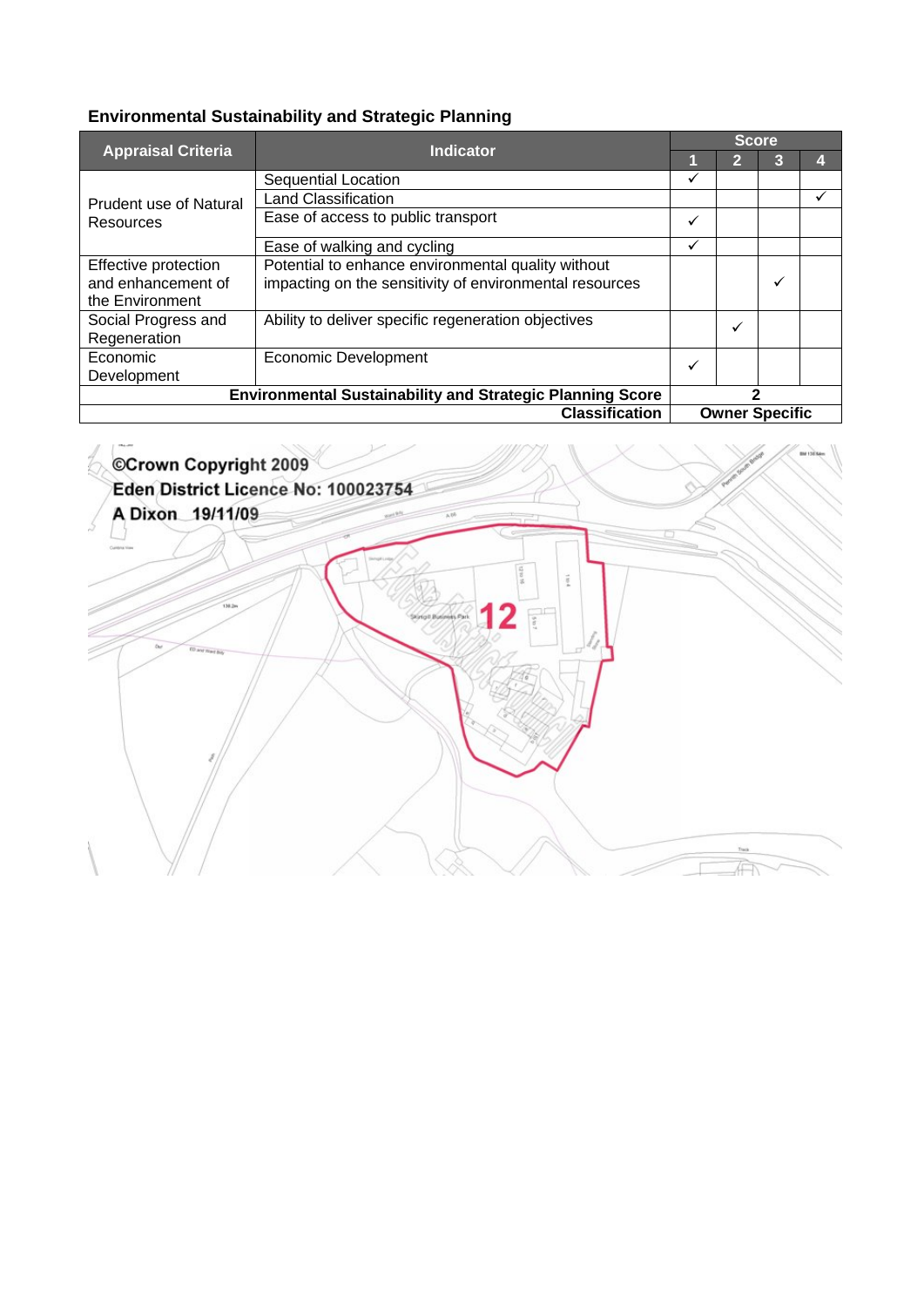#### **Site Name: Site 13, Penrith Auto Mart**

#### **General**

| <b>Appraisal Criteria</b>               | <b>Baseline Information</b>                                                                              | <b>Commentary</b>                                                                                                                   |
|-----------------------------------------|----------------------------------------------------------------------------------------------------------|-------------------------------------------------------------------------------------------------------------------------------------|
| <b>Quantitative Base</b><br>Information | Site Area                                                                                                | $9.08$ ha                                                                                                                           |
| <b>General Site</b><br>Description      | Site Information -<br>Ward: Penrith West Ward<br>Sub-Area: Penrith<br>Policy Allocation -<br>Unallocated | The site is currently used as the Penrith Auto Mart and cattle market<br>Super Output Area: Eden 005B Lower Layer Super Output Area |

| <b>Appraisal Criteria</b>                                  | <b>Indicator</b>                                                        | <b>Score</b> |              |   |   |  |
|------------------------------------------------------------|-------------------------------------------------------------------------|--------------|--------------|---|---|--|
|                                                            |                                                                         | 1            | 2            | 3 | Д |  |
| <b>Quality of Existing</b><br>Portfolio and<br>Environment | Quality of the existing portfolio, internal and external<br>environment |              |              | ✓ |   |  |
|                                                            | Quality of the external environment                                     |              |              | ✓ |   |  |
|                                                            | Amenity Impacts (e.g. noise, smell, dust)                               |              |              |   | ✓ |  |
|                                                            | Adjoining land uses                                                     |              |              |   | ✓ |  |
| Quality of the Wider                                       | Road frontage visibility                                                |              |              | ✓ |   |  |
| Environment                                                | Perception of the wider environmental quality                           |              |              | ✓ |   |  |
|                                                            | Availability of local facilities including retail and housing           |              |              | ✓ |   |  |
|                                                            | Ease of access to the Strategic Highway Network                         |              | ✓            |   |   |  |
| Accessibility                                              | Quality of local road access                                            |              | $\checkmark$ |   |   |  |
|                                                            | Quality of site access                                                  |              |              | ✓ |   |  |
| Market Conditions /                                        | Duration of availability                                                |              |              |   |   |  |
| Perception of Demand                                       | Marketing and enquiry interest                                          |              |              |   |   |  |
| Ownership                                                  | Ownership / owner aspirations                                           |              |              | ✓ |   |  |
|                                                            | Environmental Constraints and abnormal development<br>requirements      |              |              | ✓ |   |  |
| Site Development                                           | Physical site features                                                  |              | ✓            |   |   |  |
| Constraints                                                | Ground conditions / Contamination                                       |              |              |   |   |  |
|                                                            | Flooding                                                                |              |              |   |   |  |
|                                                            | <b>Market Attractiveness Score</b>                                      |              | 3            |   |   |  |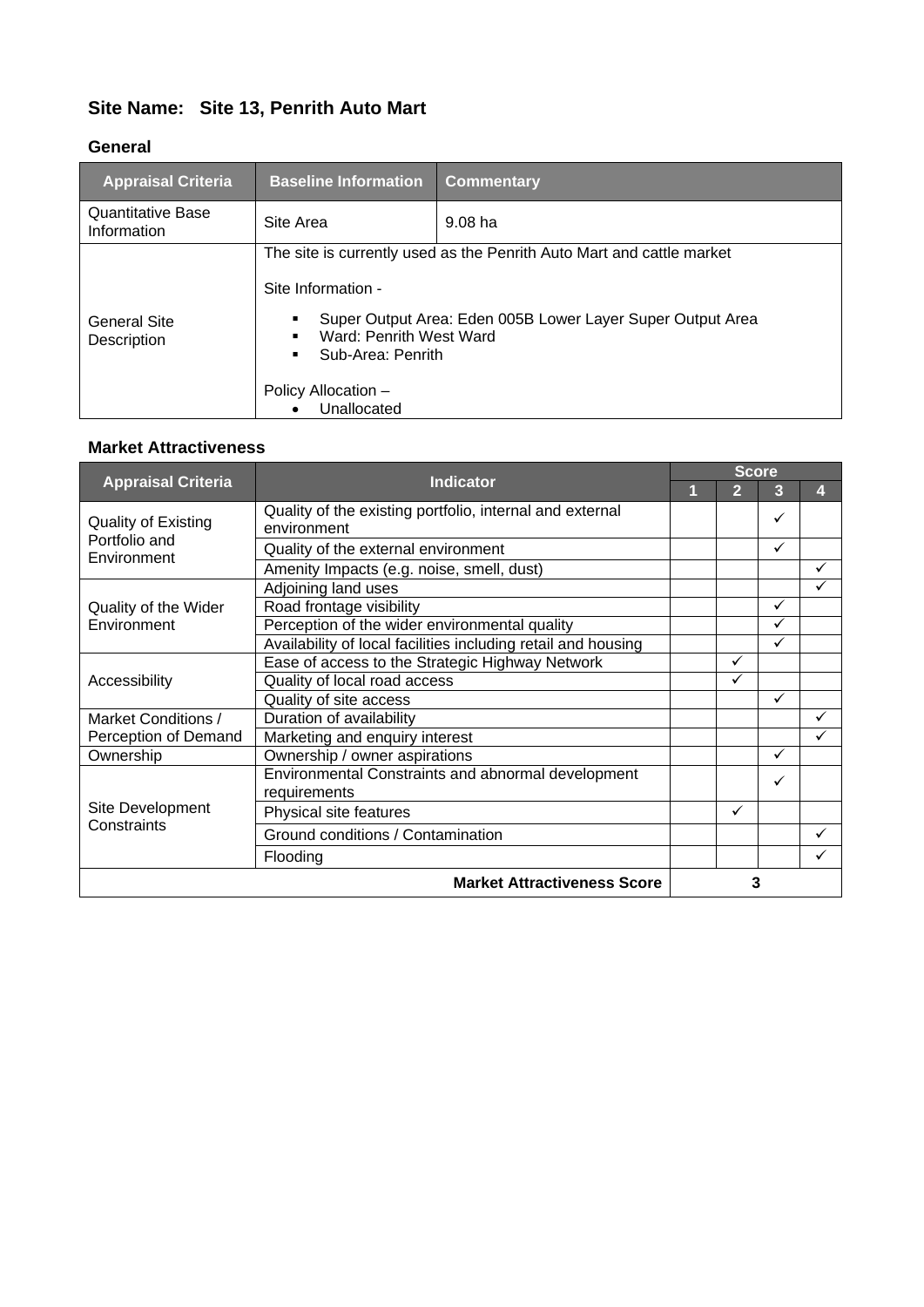|                           | <b>Indicator</b>                                                 | <b>Score</b> |                       |   |  |  |  |
|---------------------------|------------------------------------------------------------------|--------------|-----------------------|---|--|--|--|
| <b>Appraisal Criteria</b> |                                                                  |              | 2                     | 3 |  |  |  |
|                           | Sequential Location                                              |              |                       | ✓ |  |  |  |
| Prudent use of Natural    | <b>Land Classification</b>                                       |              |                       |   |  |  |  |
| Resources                 | Ease of access to public transport                               | ✓            |                       |   |  |  |  |
|                           | Ease of walking and cycling                                      |              |                       | ✓ |  |  |  |
| Effective protection      | Potential to enhance environmental quality without               |              |                       |   |  |  |  |
| and enhancement of        | impacting on the sensitivity of environmental resources          |              |                       |   |  |  |  |
| the Environment           |                                                                  |              |                       |   |  |  |  |
| Social Progress and       | Ability to deliver specific regeneration objectives              |              | ✓                     |   |  |  |  |
| Regeneration              |                                                                  |              |                       |   |  |  |  |
| Economic                  | <b>Economic Development</b>                                      |              | $\checkmark$          |   |  |  |  |
| Development               |                                                                  |              |                       |   |  |  |  |
|                           | <b>Environmental Sustainability and Strategic Planning Score</b> | 3            |                       |   |  |  |  |
|                           | <b>Classification</b>                                            |              | <b>Owner Specific</b> |   |  |  |  |

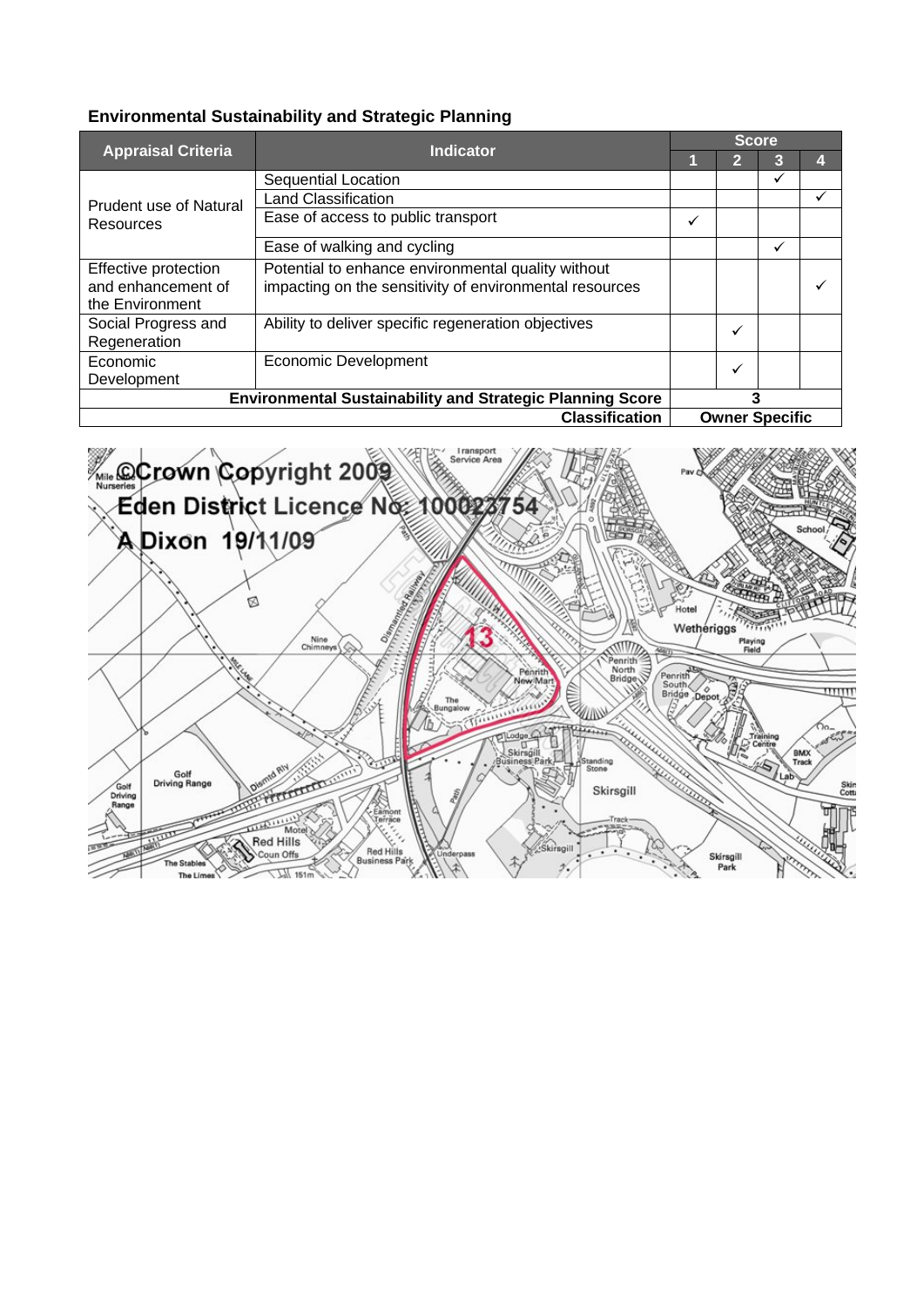### **Site Name: Site 14, Redhills Penrith**

#### **General**

| <b>Appraisal Criteria</b>               | <b>Baseline Information</b>                                                                  | <b>Commentary</b>                                                                                                                                                                                                                                                                                     |
|-----------------------------------------|----------------------------------------------------------------------------------------------|-------------------------------------------------------------------------------------------------------------------------------------------------------------------------------------------------------------------------------------------------------------------------------------------------------|
| <b>Quantitative Base</b><br>Information | Site Area                                                                                    | $1.86$ ha                                                                                                                                                                                                                                                                                             |
| General Site<br>Description             | Site Information -<br>Ward: Dacre<br>Sub-Area: Penrith<br>Policy Allocation -<br>Unallocated | Modern, developed site which appears to be developed post 2000. There is good<br>parking and access split over two adjacent/connecting sizes. A new food hall<br>inhabits one unit and Cumbria Rural Enterprise Agency is in the other.<br>Super Output Area: Eden 005B Lower Layer Super Output Area |

| <b>Appraisal Criteria</b>                           | <b>Indicator</b>                                                        | <b>Score</b> |                |              |   |  |
|-----------------------------------------------------|-------------------------------------------------------------------------|--------------|----------------|--------------|---|--|
|                                                     |                                                                         |              | $\overline{2}$ | 3            | 4 |  |
| Quality of Existing<br>Portfolio and<br>Environment | Quality of the existing portfolio, internal and external<br>environment |              |                |              | ✓ |  |
|                                                     | Quality of the external environment                                     |              |                |              | ✓ |  |
|                                                     | Amenity Impacts (e.g. noise, smell, dust)                               |              |                |              | ✓ |  |
|                                                     | Adjoining land uses                                                     |              |                | ✓            |   |  |
| Quality of the Wider                                | Road frontage visibility                                                |              |                | ✓            |   |  |
| Environment                                         | Perception of the wider environmental quality                           |              |                | ✓            |   |  |
|                                                     | Availability of local facilities including retail and housing           | ✓            |                |              |   |  |
|                                                     | Ease of access to the Strategic Highway Network                         |              |                |              | ✓ |  |
| Accessibility                                       | Quality of local road access                                            |              |                | $\checkmark$ |   |  |
|                                                     | Quality of site access                                                  |              |                |              | ✓ |  |
| Market Conditions /                                 | Duration of availability                                                |              |                |              | ✓ |  |
| Perception of Demand                                | Marketing and enquiry interest                                          |              |                |              | ✓ |  |
| Ownership                                           | Ownership / owner aspirations                                           |              |                | $\checkmark$ |   |  |
|                                                     | Environmental Constraints and abnormal development<br>requirements      |              |                |              | ✓ |  |
| Site Development                                    | Physical site features                                                  |              | ✓              |              |   |  |
| Constraints                                         | Ground conditions / Contamination                                       |              |                |              | ✓ |  |
|                                                     | Flooding                                                                |              |                |              | ✓ |  |
|                                                     | <b>Market Attractiveness Score</b>                                      | 3            |                |              |   |  |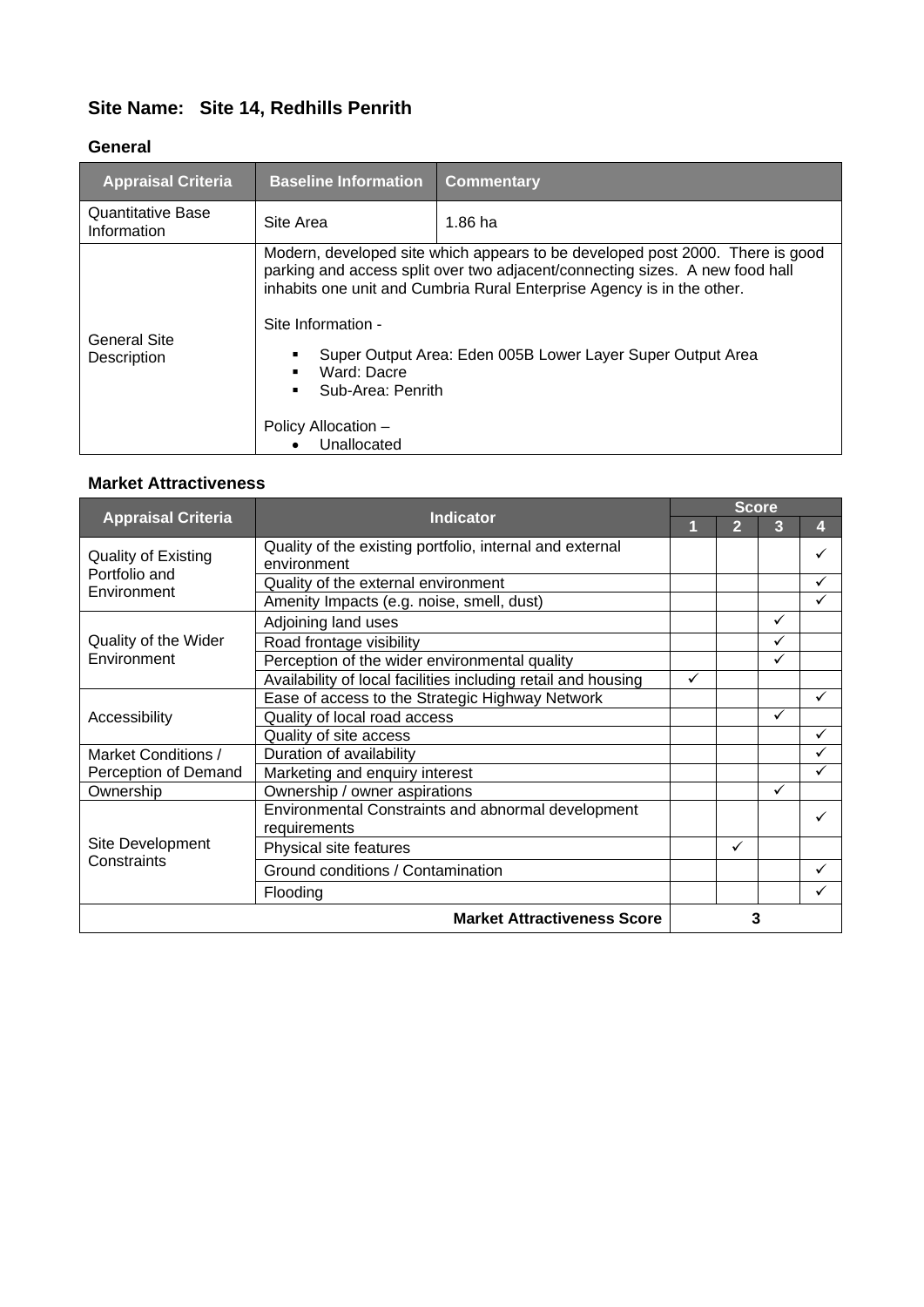|                                                               | <b>Indicator</b>                                                                                              | <b>Score</b> |       |   |  |  |  |
|---------------------------------------------------------------|---------------------------------------------------------------------------------------------------------------|--------------|-------|---|--|--|--|
| <b>Appraisal Criteria</b>                                     |                                                                                                               |              | 2     | 3 |  |  |  |
|                                                               | Sequential Location                                                                                           | ✓            |       |   |  |  |  |
| <b>Prudent use of Natural</b>                                 | <b>Land Classification</b>                                                                                    |              |       |   |  |  |  |
| Resources                                                     | Ease of access to public transport                                                                            | ✓            |       |   |  |  |  |
|                                                               | Ease of walking and cycling                                                                                   | ✓            |       |   |  |  |  |
| Effective protection<br>and enhancement of<br>the Environment | Potential to enhance environmental quality without<br>impacting on the sensitivity of environmental resources |              | ✓     |   |  |  |  |
| Social Progress and<br>Regeneration                           | Ability to deliver specific regeneration objectives                                                           |              | ✓     |   |  |  |  |
| Economic<br>Development                                       | <b>Economic Development</b>                                                                                   |              |       | ✓ |  |  |  |
|                                                               | <b>Environmental Sustainability and Strategic Planning Score</b>                                              | 2            |       |   |  |  |  |
|                                                               | <b>Classification</b>                                                                                         |              | Other |   |  |  |  |

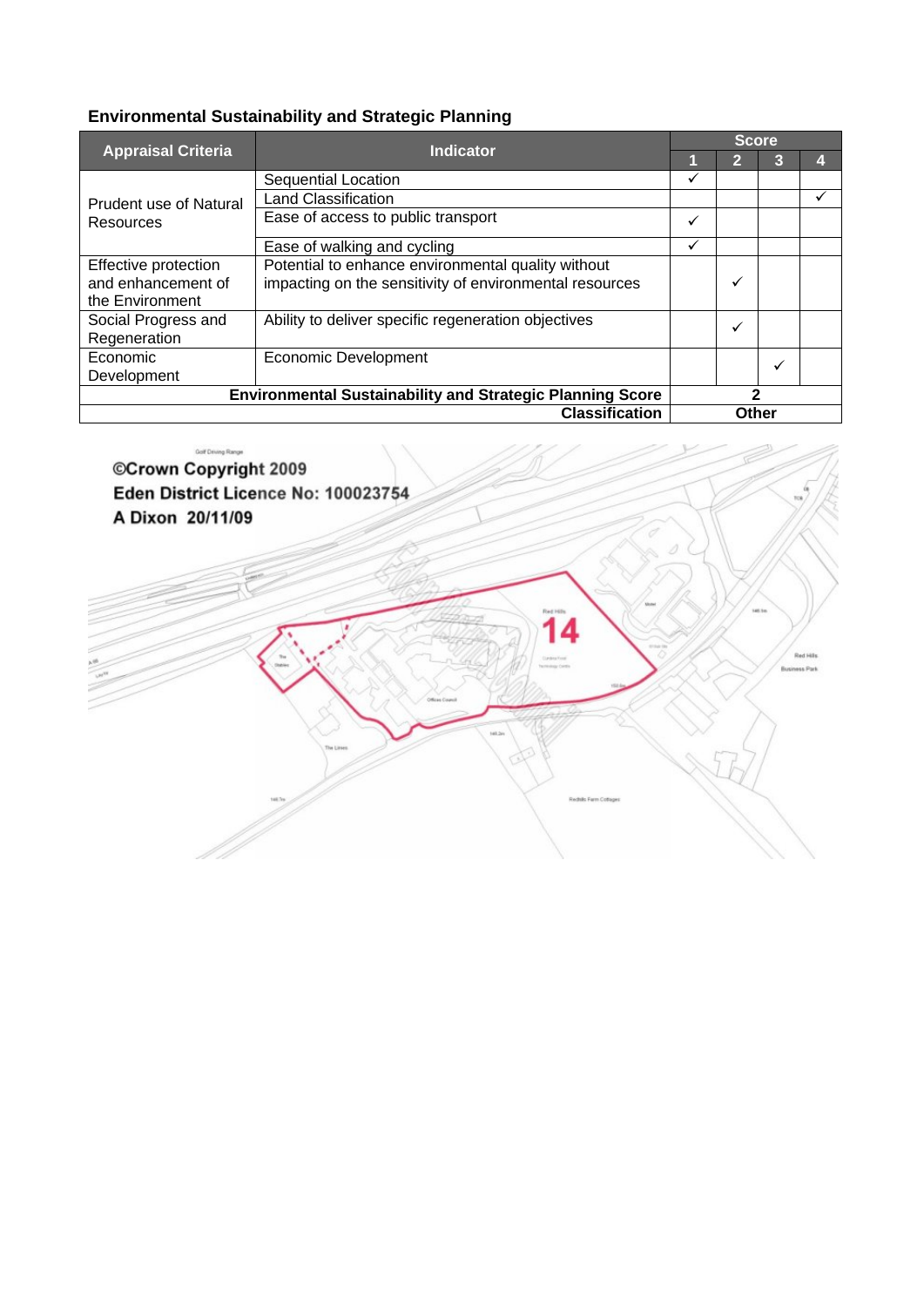### **Site Name: Site 15, Stainton Haulage Site**

#### **General**

| <b>Appraisal Criteria</b>        | <b>Baseline Information</b>                                                                          | <b>Commentary</b>                                                                                                                                                                                                                                                                                                                                                                      |
|----------------------------------|------------------------------------------------------------------------------------------------------|----------------------------------------------------------------------------------------------------------------------------------------------------------------------------------------------------------------------------------------------------------------------------------------------------------------------------------------------------------------------------------------|
| Quantitative Base<br>Information | Site Area                                                                                            | 2.09 <sub>ha</sub>                                                                                                                                                                                                                                                                                                                                                                     |
| General Site<br>Description      | Site Information -<br>Ward: Penrith North<br>Sub-Area: Penrith<br>Policy Allocation -<br>Unallocated | Farm complex used as haulage yard for Dent Company, Penrith. Large number<br>HGV's approximately 15, some brick buildings, farm houses, barns, hard standing.<br>Some construction works at far end of site with erection of steel portal frame. Also<br>separate ground works and earthmoving near entrance to the site<br>Super Output Area: Eden 004D Lower Layer Super Output Area |

| <b>Appraisal Criteria</b>                                  | <b>Indicator</b>                                                        | <b>Score</b> |   |   |    |  |
|------------------------------------------------------------|-------------------------------------------------------------------------|--------------|---|---|----|--|
|                                                            |                                                                         |              | 2 | 3 | 41 |  |
| <b>Quality of Existing</b><br>Portfolio and<br>Environment | Quality of the existing portfolio, internal and external<br>environment |              | ✓ |   |    |  |
|                                                            | Quality of the external environment                                     |              |   | ✓ |    |  |
|                                                            | Amenity Impacts (e.g. noise, smell, dust)                               |              |   |   | ✓  |  |
|                                                            | Adjoining land uses                                                     |              |   | ✓ |    |  |
| Quality of the Wider                                       | Road frontage visibility                                                | ✓            |   |   |    |  |
| Environment                                                | Perception of the wider environmental quality                           |              |   | ✓ |    |  |
|                                                            | Availability of local facilities including retail and housing           | ✓            |   |   |    |  |
|                                                            | Ease of access to the Strategic Highway Network                         | ✓            |   |   |    |  |
| Accessibility                                              | Quality of local road access                                            |              | ✓ |   |    |  |
|                                                            | Quality of site access                                                  |              |   |   | ✓  |  |
| Market Conditions /                                        | Duration of availability                                                |              |   |   | ✓  |  |
| Perception of Demand                                       | Marketing and enquiry interest                                          |              |   |   |    |  |
| Ownership                                                  | Ownership / owner aspirations                                           |              |   |   |    |  |
| Site Development<br>Constraints                            | Environmental Constraints and abnormal development<br>requirements      |              |   |   |    |  |
|                                                            | Physical site features                                                  |              | ✓ |   |    |  |
|                                                            | Ground conditions / Contamination                                       |              |   | ✓ |    |  |
|                                                            | Flooding                                                                |              |   |   |    |  |
| <b>Market Attractiveness Score</b>                         |                                                                         |              | 2 |   |    |  |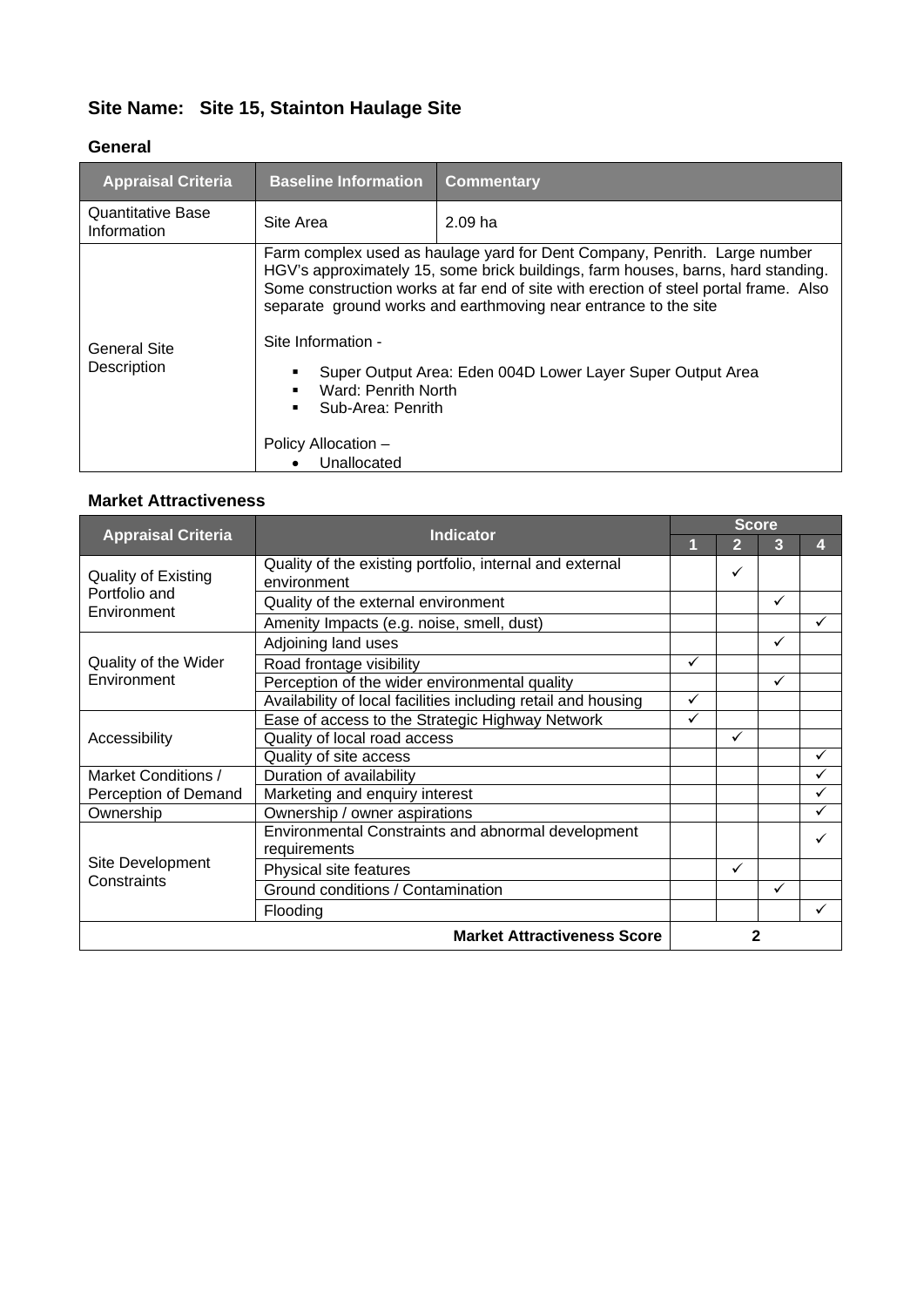| <b>Appraisal Criteria</b>                                        | <b>Indicator</b>                                        | <b>Score</b> |                 |              |  |  |  |
|------------------------------------------------------------------|---------------------------------------------------------|--------------|-----------------|--------------|--|--|--|
|                                                                  |                                                         |              | 2               | 3            |  |  |  |
|                                                                  | Sequential Location                                     | ✓            |                 |              |  |  |  |
| Prudent use of Natural                                           | <b>Land Classification</b>                              |              |                 | $\checkmark$ |  |  |  |
| Resources                                                        | Ease of access to public transport                      | $\checkmark$ |                 |              |  |  |  |
|                                                                  | Ease of walking and cycling                             | ✓            |                 |              |  |  |  |
| Effective protection                                             | Potential to enhance environmental quality without      |              |                 |              |  |  |  |
| and enhancement of                                               | impacting on the sensitivity of environmental resources |              |                 | ✓            |  |  |  |
| the Environment                                                  |                                                         |              |                 |              |  |  |  |
| Social Progress and                                              | Ability to deliver specific regeneration objectives     |              |                 | ✓            |  |  |  |
| Regeneration                                                     |                                                         |              |                 |              |  |  |  |
| Economic                                                         | <b>Economic Development</b>                             |              | $\checkmark$    |              |  |  |  |
| Development                                                      |                                                         |              |                 |              |  |  |  |
| <b>Environmental Sustainability and Strategic Planning Score</b> |                                                         | 2            |                 |              |  |  |  |
| <b>Classification</b>                                            |                                                         |              | <b>Moderate</b> |              |  |  |  |

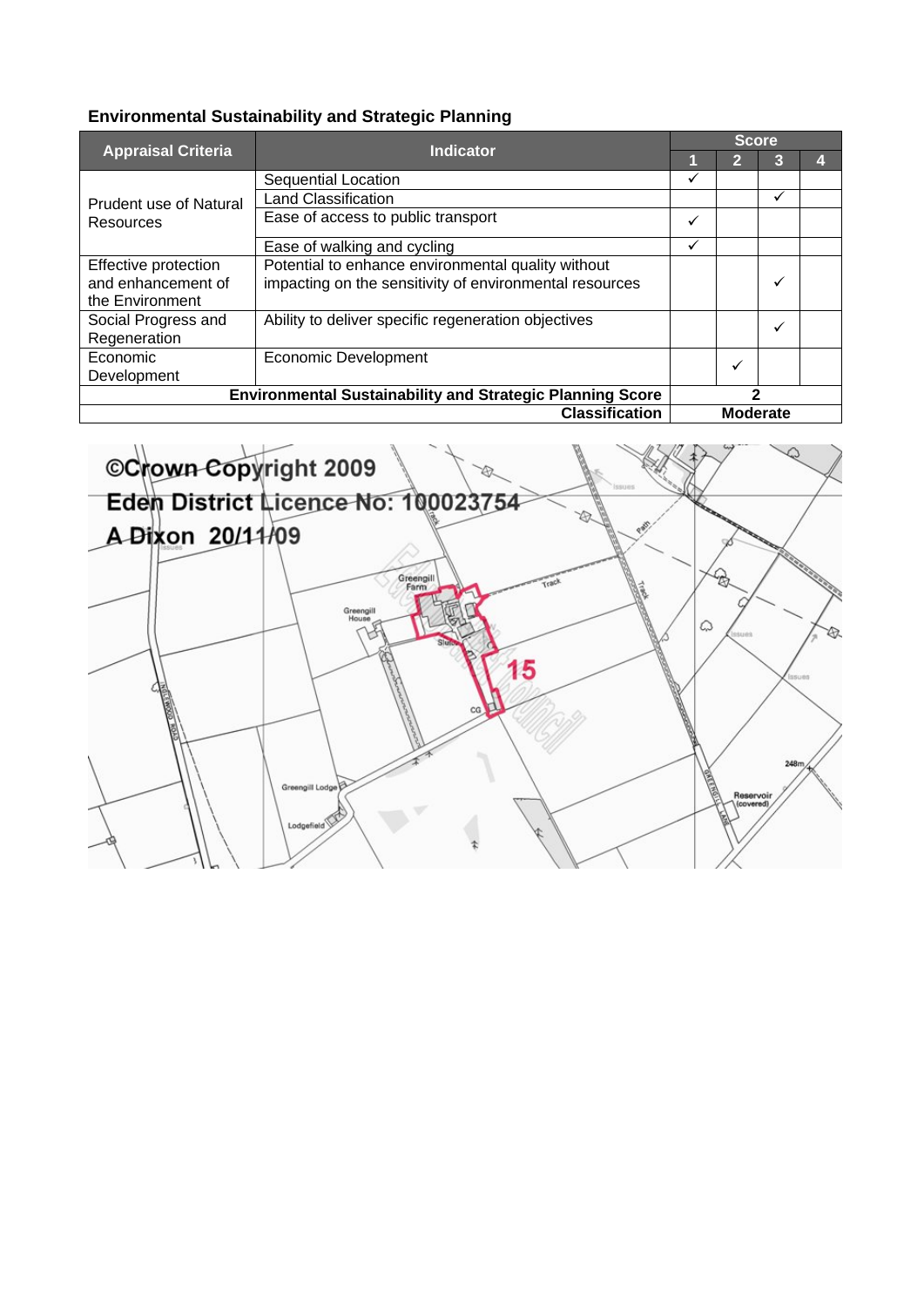# **Site Name: Site 16, Flusco Recycling Depot**

#### **General**

| <b>Appraisal Criteria</b>               | <b>Baseline Information</b>                                                   | <b>Commentary</b>                                                                                                                                 |
|-----------------------------------------|-------------------------------------------------------------------------------|---------------------------------------------------------------------------------------------------------------------------------------------------|
| <b>Quantitative Base</b><br>Information | Site Area                                                                     | $0.87$ ha                                                                                                                                         |
| <b>General Site</b><br>Description      | Site Information -<br>Ward: Dacre<br>Sub-Area: Penrith<br>Policy Allocation - | Modern, purpose built recycling facility, good circulation to recycling facilities.<br>Super Output Area: Eden 005B Lower Layer Super Output Area |
|                                         | Unallocated                                                                   |                                                                                                                                                   |

| <b>Appraisal Criteria</b>                                  | <b>Indicator</b>                                                        | <b>Score</b> |              |              |    |  |  |
|------------------------------------------------------------|-------------------------------------------------------------------------|--------------|--------------|--------------|----|--|--|
|                                                            |                                                                         |              | 2            | 3            | 41 |  |  |
| <b>Quality of Existing</b><br>Portfolio and<br>Environment | Quality of the existing portfolio, internal and external<br>environment | N/A          |              |              |    |  |  |
|                                                            | Quality of the external environment                                     |              | $\checkmark$ |              |    |  |  |
|                                                            | Amenity Impacts (e.g. noise, smell, dust)                               |              | $\checkmark$ |              |    |  |  |
|                                                            | Adjoining land uses                                                     |              | ✓            |              |    |  |  |
| Quality of the Wider                                       | Road frontage visibility                                                |              | $\checkmark$ |              |    |  |  |
| Environment                                                | Perception of the wider environmental quality                           |              |              |              | ✓  |  |  |
|                                                            | Availability of local facilities including retail and housing           |              | $\checkmark$ |              |    |  |  |
|                                                            | Ease of access to the Strategic Highway Network                         |              | $\checkmark$ |              |    |  |  |
| Accessibility                                              | Quality of local road access                                            |              |              | $\checkmark$ |    |  |  |
|                                                            | Quality of site access                                                  |              |              |              | ✓  |  |  |
| Market Conditions /                                        | Duration of availability                                                | ✓            |              |              |    |  |  |
| Perception of Demand                                       | Marketing and enquiry interest                                          |              |              |              | ✓  |  |  |
| Ownership                                                  | Ownership / owner aspirations                                           |              |              | $\checkmark$ |    |  |  |
|                                                            | Environmental Constraints and abnormal development                      |              | ✓            |              |    |  |  |
|                                                            | requirements                                                            |              |              |              |    |  |  |
| Site Development                                           | Physical site features                                                  |              | $\checkmark$ |              |    |  |  |
| Constraints                                                | Ground conditions / Contamination                                       |              | ✓            |              |    |  |  |
|                                                            | Flooding                                                                |              |              |              |    |  |  |
|                                                            | <b>Market Attractiveness Score</b>                                      |              | 2            |              |    |  |  |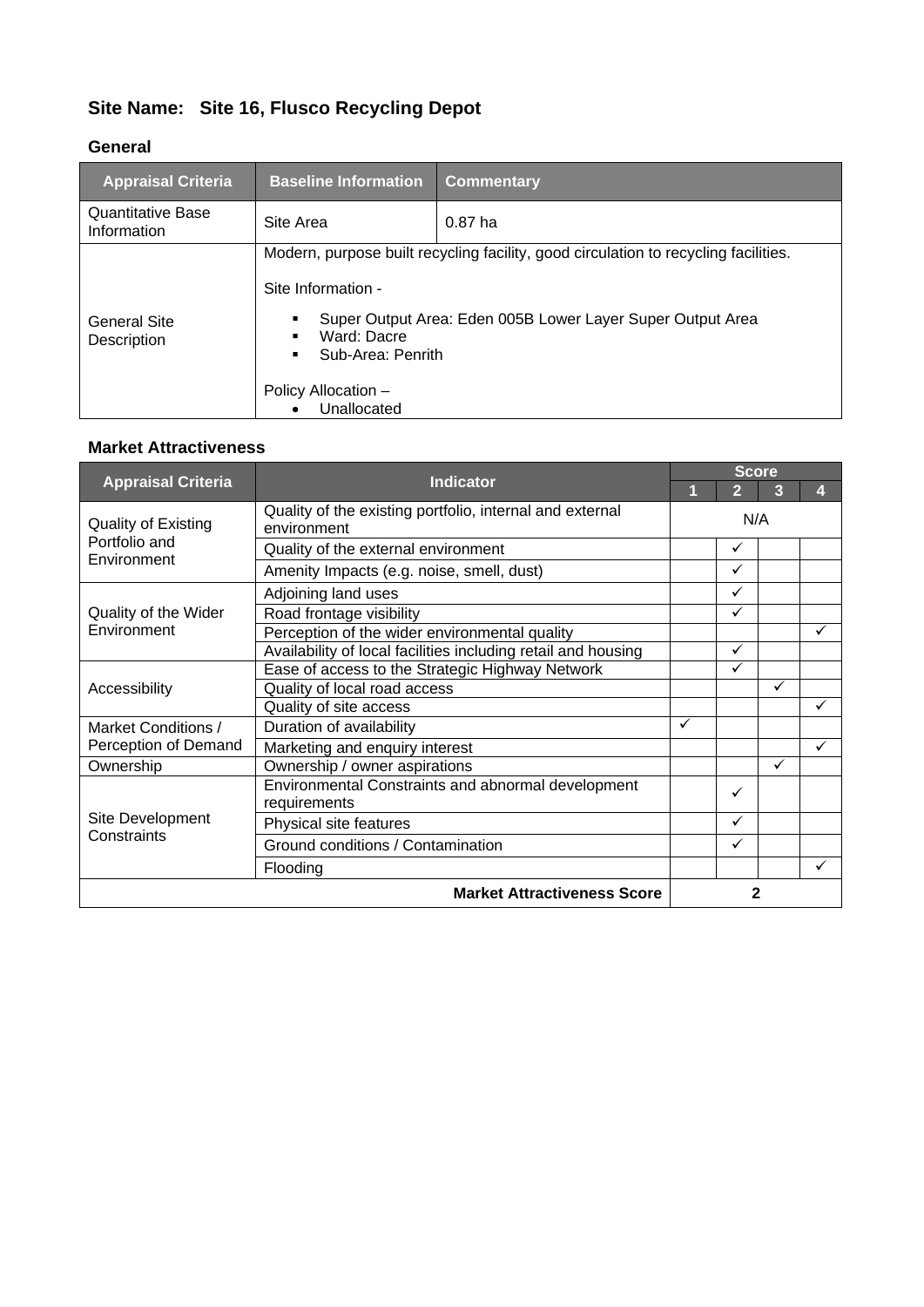|                                                                  | <b>Indicator</b>                                                                                              | <b>Score</b> |                 |   |   |  |  |
|------------------------------------------------------------------|---------------------------------------------------------------------------------------------------------------|--------------|-----------------|---|---|--|--|
| <b>Appraisal Criteria</b>                                        |                                                                                                               |              | 12              | З |   |  |  |
|                                                                  | <b>Sequential Location</b>                                                                                    | ✓            |                 |   |   |  |  |
| <b>Prudent use of Natural</b>                                    | <b>Land Classification</b>                                                                                    |              |                 |   | v |  |  |
| Resources                                                        | Ease of access to public transport                                                                            |              | ✓               |   |   |  |  |
|                                                                  | Ease of walking and cycling                                                                                   | ✓            |                 |   |   |  |  |
| Effective protection<br>and enhancement of<br>the Environment    | Potential to enhance environmental quality without<br>impacting on the sensitivity of environmental resources |              |                 | ✓ |   |  |  |
| Social Progress and<br>Regeneration                              | Ability to deliver specific regeneration objectives                                                           |              |                 | ✓ |   |  |  |
| Economic<br>Development                                          | <b>Economic Development</b>                                                                                   |              | $\checkmark$    |   |   |  |  |
| <b>Environmental Sustainability and Strategic Planning Score</b> |                                                                                                               | 2            |                 |   |   |  |  |
| <b>Classification</b>                                            |                                                                                                               |              | <b>Moderate</b> |   |   |  |  |

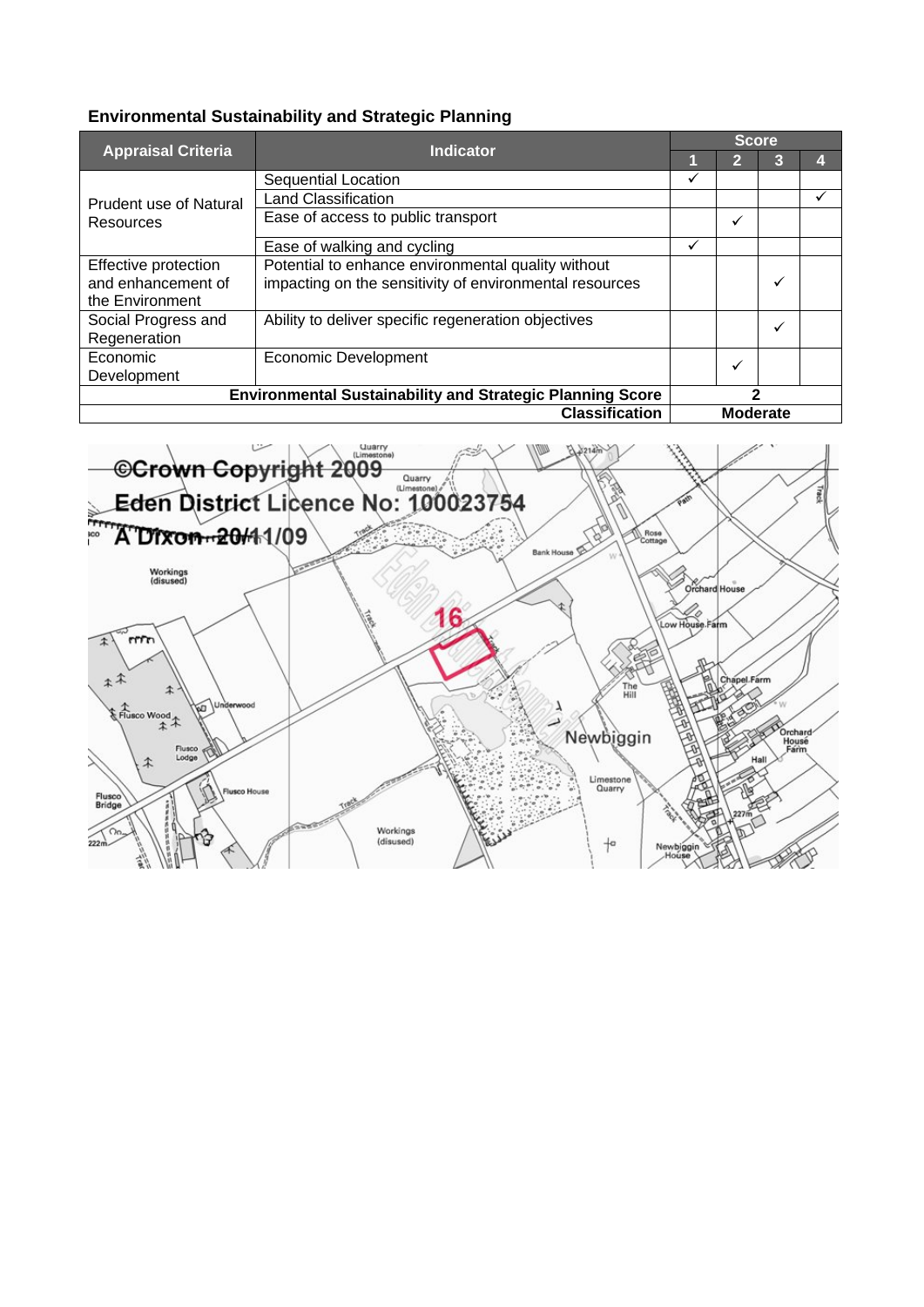### **Site Name: Site 17, University of Cumbria**

#### **General**

| <b>Appraisal Criteria</b>               | <b>Baseline Information</b>                                                                            | <b>Commentary</b>                                                                                                                                                                                                                     |
|-----------------------------------------|--------------------------------------------------------------------------------------------------------|---------------------------------------------------------------------------------------------------------------------------------------------------------------------------------------------------------------------------------------|
| <b>Quantitative Base</b><br>Information | Site Area                                                                                              | 33.72 ha                                                                                                                                                                                                                              |
| <b>General Site</b><br>Description      | area.<br>Site Information -<br>Ward: Hesket<br>Sub-Area: Penrith<br>Policy Allocation -<br>Unallocated | Rural University Campus. There is development in the centre of the site and on the<br>periphery is Greenfield land. The site is situated to the North east of the urban<br>Super Output Area: Eden 002B Lower Layer Super Output Area |

|                                 | <b>Indicator</b>                                                        | <b>Score</b> |                |   |   |  |  |
|---------------------------------|-------------------------------------------------------------------------|--------------|----------------|---|---|--|--|
| <b>Appraisal Criteria</b>       |                                                                         |              | $\overline{2}$ | 3 | 4 |  |  |
| Quality of Existing             | Quality of the existing portfolio, internal and external<br>environment |              |                |   | ✓ |  |  |
| Portfolio and                   |                                                                         |              |                |   |   |  |  |
| Environment                     | Quality of the external environment                                     |              |                |   | ✓ |  |  |
|                                 | Amenity Impacts (e.g. noise, smell, dust)                               |              |                |   | ✓ |  |  |
|                                 | Adjoining land uses                                                     |              |                |   |   |  |  |
| Quality of the Wider            | Road frontage visibility                                                |              | ✓              |   |   |  |  |
| Environment                     | Perception of the wider environmental quality                           | ✓            |                |   |   |  |  |
|                                 | Availability of local facilities including retail and housing           | $\checkmark$ |                |   |   |  |  |
|                                 | Ease of access to the Strategic Highway Network                         | $\checkmark$ |                |   |   |  |  |
| Accessibility                   | Quality of local road access                                            |              | ✓              |   |   |  |  |
|                                 | Quality of site access                                                  |              | ✓              |   |   |  |  |
| Market Conditions /             | Duration of availability                                                |              |                |   | ✓ |  |  |
| Perception of Demand            | Marketing and enquiry interest                                          |              | N/A            |   |   |  |  |
| Ownership                       | Ownership / owner aspirations                                           |              |                | ✓ |   |  |  |
|                                 | Environmental Constraints and abnormal development                      |              |                | ✓ |   |  |  |
|                                 | requirements                                                            |              |                |   |   |  |  |
| Site Development<br>Constraints | Physical site features                                                  |              |                |   | ✓ |  |  |
|                                 | Ground conditions / Contamination                                       |              |                | ✓ |   |  |  |
|                                 | Flooding                                                                | ✓            |                |   |   |  |  |
|                                 | <b>Market Attractiveness Score</b>                                      | $\mathbf{2}$ |                |   |   |  |  |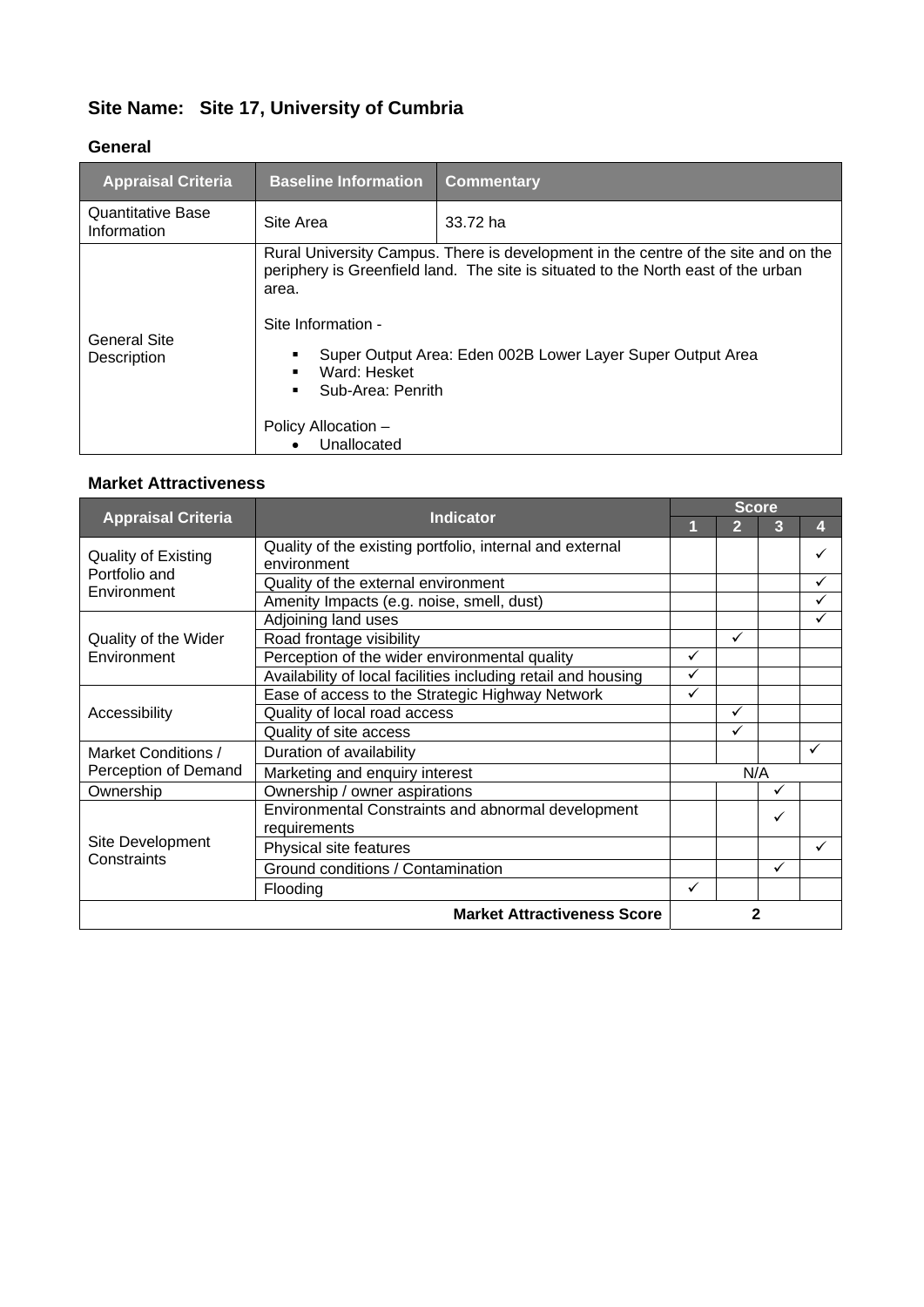|                                                                  | <b>Indicator</b>                                        | <b>Score</b> |                       |   |  |  |  |
|------------------------------------------------------------------|---------------------------------------------------------|--------------|-----------------------|---|--|--|--|
| <b>Appraisal Criteria</b>                                        |                                                         |              | 2                     | З |  |  |  |
|                                                                  | Sequential Location                                     | ✓            |                       |   |  |  |  |
| Prudent use of Natural                                           | <b>Land Classification</b>                              |              |                       | ✓ |  |  |  |
| Resources                                                        | Ease of access to public transport                      |              |                       |   |  |  |  |
|                                                                  | Ease of walking and cycling                             | ✓            |                       |   |  |  |  |
| Effective protection                                             | Potential to enhance environmental quality without      |              |                       |   |  |  |  |
| and enhancement of                                               | impacting on the sensitivity of environmental resources |              | $\checkmark$          |   |  |  |  |
| the Environment                                                  |                                                         |              |                       |   |  |  |  |
| Social Progress and                                              | Ability to deliver specific regeneration objectives     |              |                       |   |  |  |  |
| Regeneration                                                     |                                                         |              |                       |   |  |  |  |
| Economic                                                         | <b>Economic Development</b>                             |              |                       | ✓ |  |  |  |
| Development                                                      |                                                         |              |                       |   |  |  |  |
| <b>Environmental Sustainability and Strategic Planning Score</b> |                                                         | 2            |                       |   |  |  |  |
| <b>Classification</b>                                            |                                                         |              | <b>Owner Specific</b> |   |  |  |  |

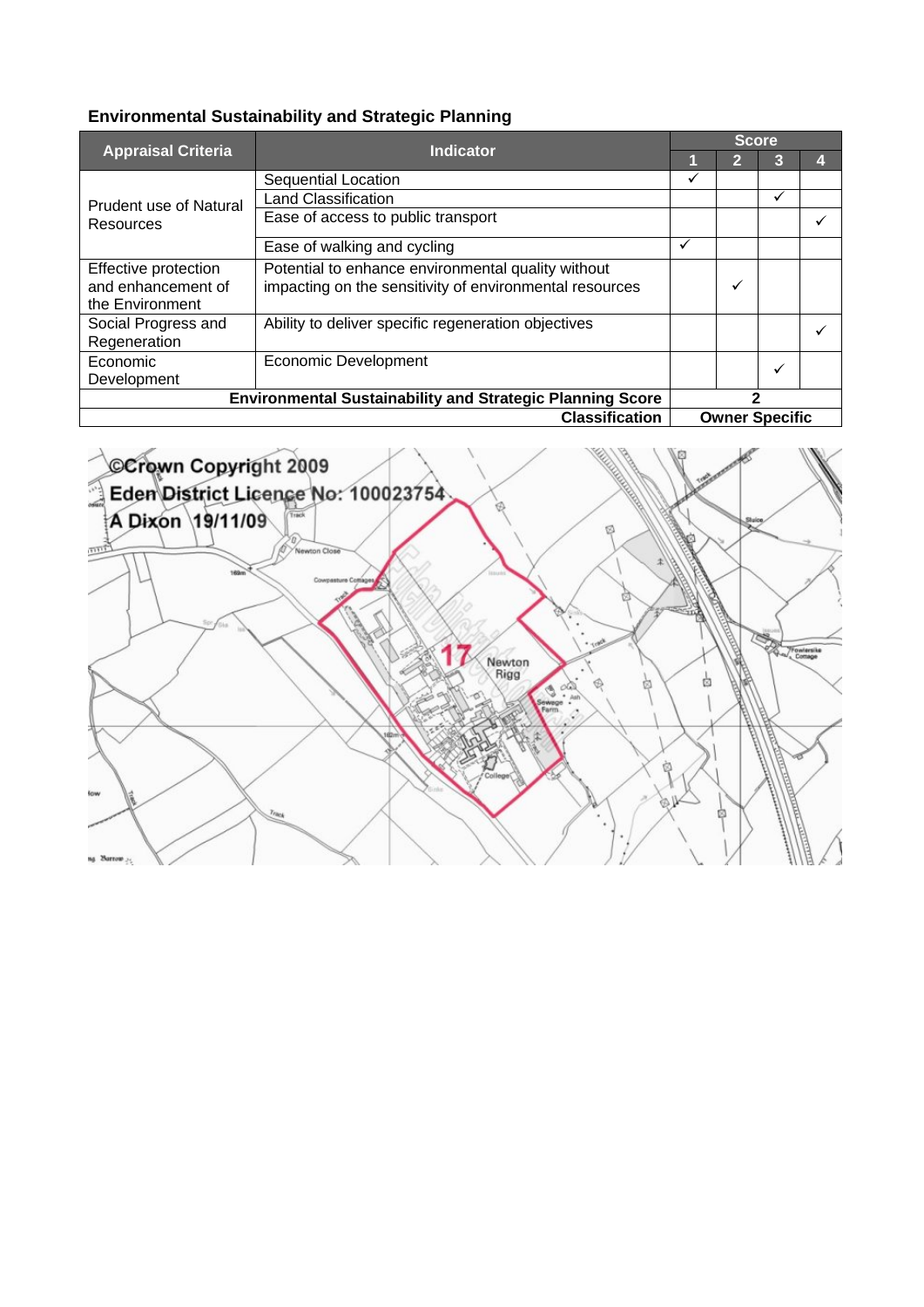### **Site Name: Site 18, Blencow Quarry, Newbiggin, Stainton**

#### **General**

| <b>Appraisal Criteria</b>               | <b>Baseline Information</b>                                                                                           | <b>Commentary</b>                                                                                                                                                                                                                                                                                                           |
|-----------------------------------------|-----------------------------------------------------------------------------------------------------------------------|-----------------------------------------------------------------------------------------------------------------------------------------------------------------------------------------------------------------------------------------------------------------------------------------------------------------------------|
| <b>Quantitative Base</b><br>Information | Site Area                                                                                                             | 3.78 <sub>ha</sub>                                                                                                                                                                                                                                                                                                          |
| General Site<br>Description             | works to the south west of the site.<br>Site Information -<br>Ward: Dacre<br>Sub-Area: Penrith<br>Policy Allocation - | The site is large in size and is part in use by Hanson brick and aggregate<br>plant/store. The majority of the site contains semi derelict/derelict buildings of poor<br>quality. Part of the site is cleared and fenced off and the site includes old quarry<br>Super Output Area: Eden 005B Lower Layer Super Output Area |
|                                         |                                                                                                                       | Allocated, Policy EM3 Local Plan 1996                                                                                                                                                                                                                                                                                       |

| <b>Appraisal Criteria</b>                                  | <b>Indicator</b>                                                        | <b>Score</b> |              |              |   |  |  |
|------------------------------------------------------------|-------------------------------------------------------------------------|--------------|--------------|--------------|---|--|--|
|                                                            |                                                                         | 1            | 2            | 3            | 4 |  |  |
| <b>Quality of Existing</b><br>Portfolio and<br>Environment | Quality of the existing portfolio, internal and external<br>environment | ✓            |              |              |   |  |  |
|                                                            | Quality of the external environment                                     | ✓            |              |              |   |  |  |
|                                                            | Amenity Impacts (e.g. noise, smell, dust)                               |              |              | $\checkmark$ |   |  |  |
|                                                            | Adjoining land uses                                                     |              |              | ✓            |   |  |  |
| Quality of the Wider                                       | Road frontage visibility                                                |              | ✓            |              |   |  |  |
| Environment                                                | Perception of the wider environmental quality                           |              |              |              | ✓ |  |  |
|                                                            | Availability of local facilities including retail and housing           |              |              | ✓            |   |  |  |
|                                                            | Ease of access to the Strategic Highway Network                         | ✓            |              |              |   |  |  |
| Accessibility                                              | Quality of local road access                                            |              |              | ✓            |   |  |  |
|                                                            | Quality of site access                                                  |              |              |              | ✓ |  |  |
| Market Conditions /                                        | Duration of availability                                                |              |              | $\checkmark$ |   |  |  |
| Perception of Demand                                       | Marketing and enquiry interest                                          |              | $\checkmark$ |              |   |  |  |
| Ownership                                                  | Ownership / owner aspirations                                           |              |              |              | ✓ |  |  |
|                                                            | Environmental Constraints and abnormal development<br>requirements      | ✓            |              |              |   |  |  |
| Site Development                                           | Physical site features                                                  |              |              |              | ✓ |  |  |
| Constraints                                                | Ground conditions / Contamination                                       | ✓            |              |              |   |  |  |
|                                                            | Flooding                                                                |              |              |              | ✓ |  |  |
|                                                            | <b>Market Attractiveness Score</b>                                      |              |              | 2            |   |  |  |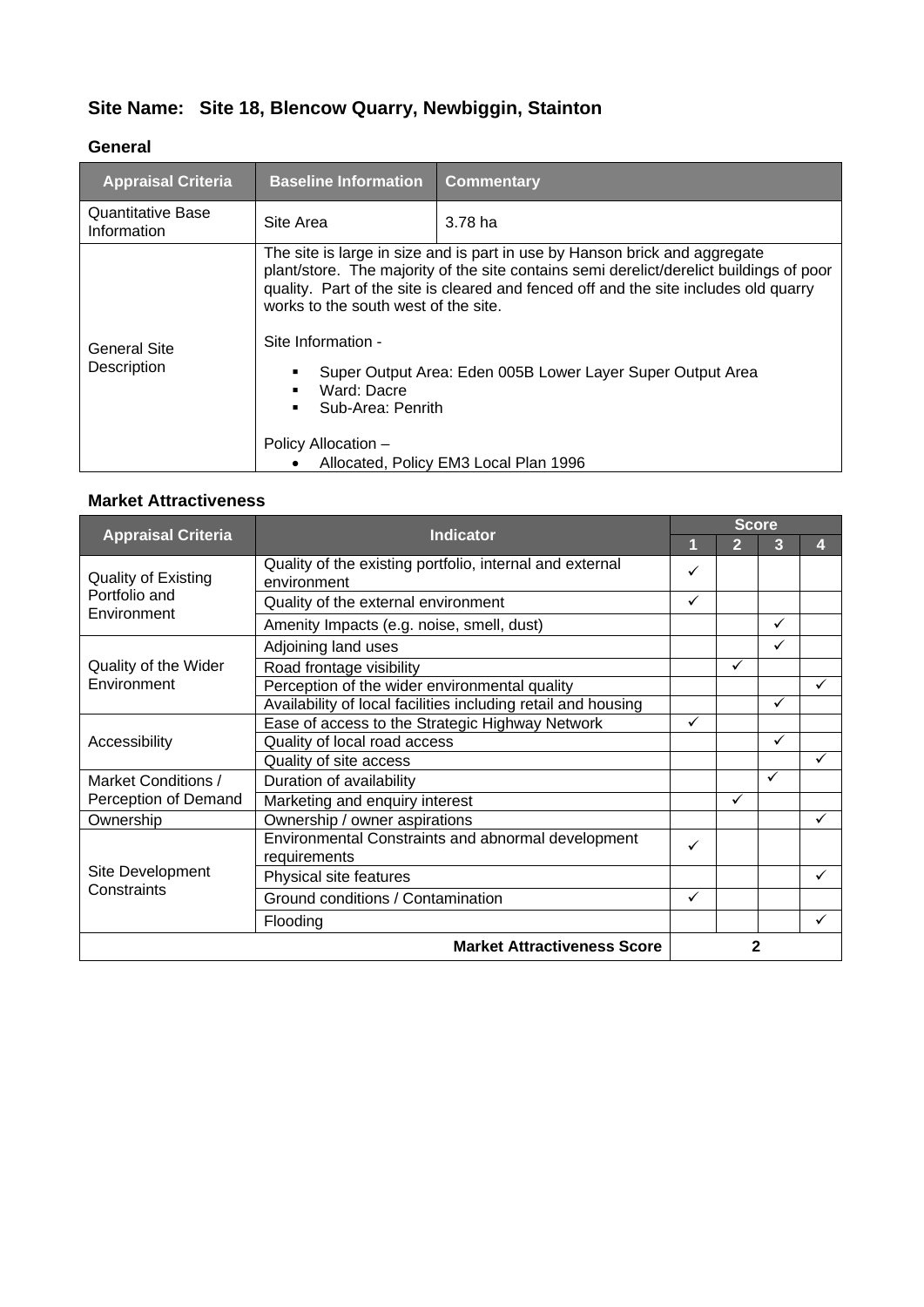|                                                                  |                                                         | <b>Score</b> |              |   |   |  |  |
|------------------------------------------------------------------|---------------------------------------------------------|--------------|--------------|---|---|--|--|
| <b>Appraisal Criteria</b>                                        | <b>Indicator</b>                                        |              | $\mathbf{2}$ | 3 |   |  |  |
|                                                                  | Sequential Location                                     | ✓            |              |   |   |  |  |
| <b>Prudent use of Natural</b>                                    | <b>Land Classification</b>                              |              |              |   | v |  |  |
| Resources                                                        | Ease of access to public transport                      |              | ✓            |   |   |  |  |
|                                                                  | Ease of walking and cycling                             | ✓            |              |   |   |  |  |
| Effective protection                                             | Potential to enhance environmental quality without      |              |              |   |   |  |  |
| and enhancement of                                               | impacting on the sensitivity of environmental resources |              |              | ✓ |   |  |  |
| the Environment                                                  |                                                         |              |              |   |   |  |  |
| Social Progress and                                              | Ability to deliver specific regeneration objectives     |              |              |   |   |  |  |
| Regeneration                                                     |                                                         |              |              |   |   |  |  |
| Economic                                                         | Economic Development                                    |              |              | ✓ |   |  |  |
| Development                                                      |                                                         |              |              |   |   |  |  |
| <b>Environmental Sustainability and Strategic Planning Score</b> |                                                         | 2            |              |   |   |  |  |
| <b>Classification</b>                                            |                                                         |              | Other        |   |   |  |  |

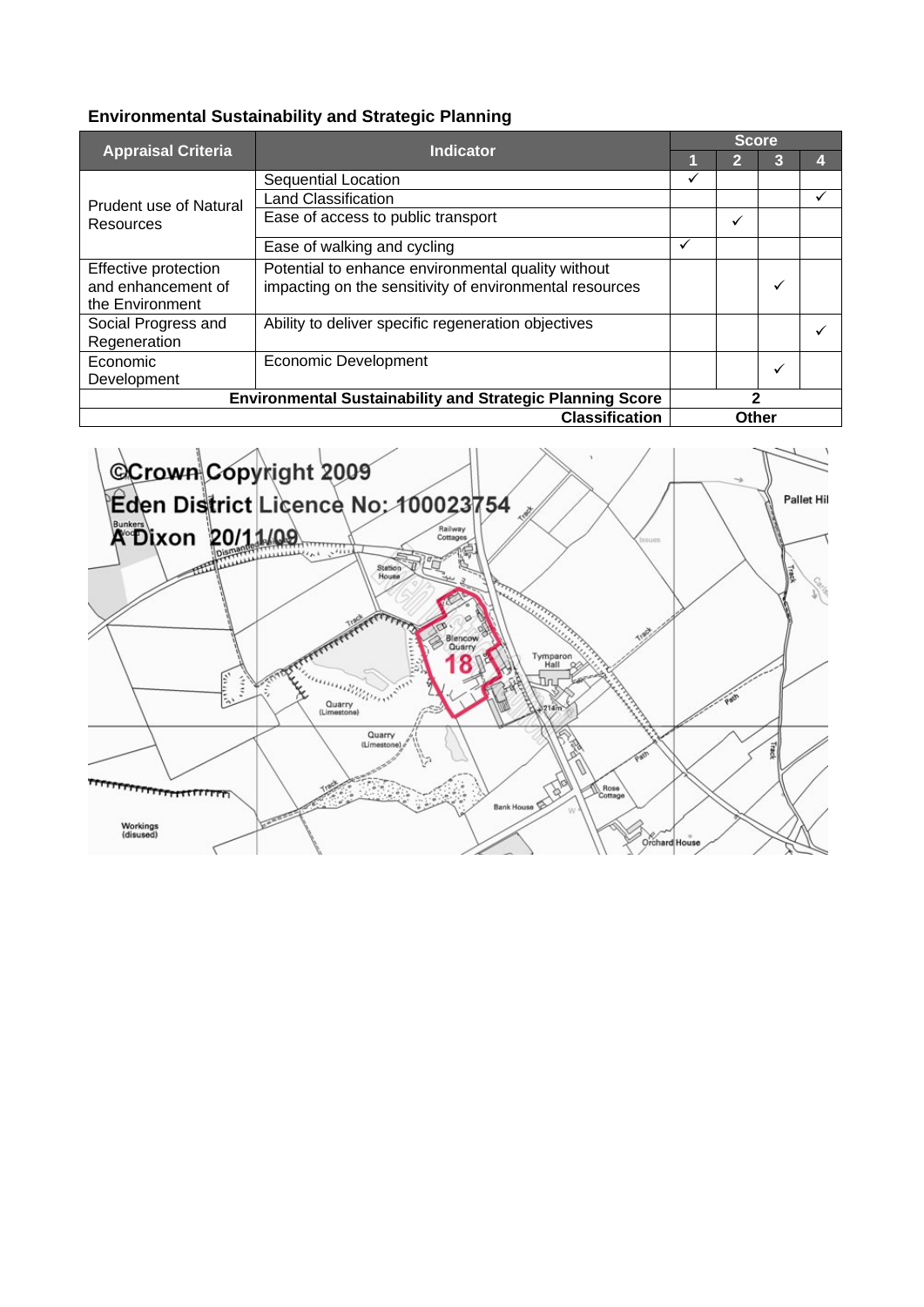### **Site Name: Site 19, Cross Croft Industrial Estate, Appleby**

#### **General**

| <b>Appraisal Criteria</b>        | <b>Baseline Information</b>                                                                                                                                                                                 | <b>Commentary</b>                                                                                                                              |
|----------------------------------|-------------------------------------------------------------------------------------------------------------------------------------------------------------------------------------------------------------|------------------------------------------------------------------------------------------------------------------------------------------------|
| Quantitative Base<br>Information | Site Area                                                                                                                                                                                                   | 6.49 ha                                                                                                                                        |
| General Site<br>Description      | such as expansion, depending on ownership.<br>Site Information -<br>Ward: Appleby (Bongate)<br>٠<br>Sub-Area: Appleby<br>Policy Allocation -<br>Unallocated adjacent land<br>Allocated EMP3 1996 Local Plan | Developed as industrial estate, some potential future development opportunities,<br>Super Output Area: Eden 006B Lower Layer Super Output Area |

| <b>Appraisal Criteria</b>                           | <b>Indicator</b>                                                        |  | <b>Score</b> |              |   |  |  |
|-----------------------------------------------------|-------------------------------------------------------------------------|--|--------------|--------------|---|--|--|
|                                                     |                                                                         |  | 2            | 3            | Д |  |  |
| Quality of Existing<br>Portfolio and<br>Environment | Quality of the existing portfolio, internal and external<br>environment |  |              | ✓            |   |  |  |
|                                                     | Quality of the external environment                                     |  |              | $\checkmark$ |   |  |  |
|                                                     | Amenity Impacts (e.g. noise, smell, dust)                               |  |              |              | ✓ |  |  |
|                                                     | Adjoining land uses                                                     |  |              |              | ✓ |  |  |
| Quality of the Wider                                | Road frontage visibility                                                |  |              | ✓            |   |  |  |
| Environment                                         | Perception of the wider environmental quality                           |  |              | $\checkmark$ |   |  |  |
|                                                     | Availability of local facilities including retail and housing           |  |              | ✓            |   |  |  |
|                                                     | Ease of access to the Strategic Highway Network                         |  |              | ✓            |   |  |  |
| Accessibility                                       | Quality of local road access                                            |  |              |              | ✓ |  |  |
|                                                     | Quality of site access                                                  |  |              |              |   |  |  |
| Market Conditions /                                 | Duration of availability                                                |  |              |              | ✓ |  |  |
| Perception of Demand                                | Marketing and enquiry interest                                          |  |              |              | ✓ |  |  |
| Ownership                                           | Ownership / owner aspirations                                           |  |              |              | ✓ |  |  |
| Site Development<br>Constraints                     | Environmental Constraints and abnormal development                      |  |              |              |   |  |  |
|                                                     | requirements                                                            |  |              |              |   |  |  |
|                                                     | Physical site features                                                  |  | $\checkmark$ |              |   |  |  |
|                                                     | Ground conditions / Contamination                                       |  |              |              | ✓ |  |  |
|                                                     | Flooding                                                                |  |              |              |   |  |  |
| <b>Market Attractiveness Score</b>                  |                                                                         |  |              |              |   |  |  |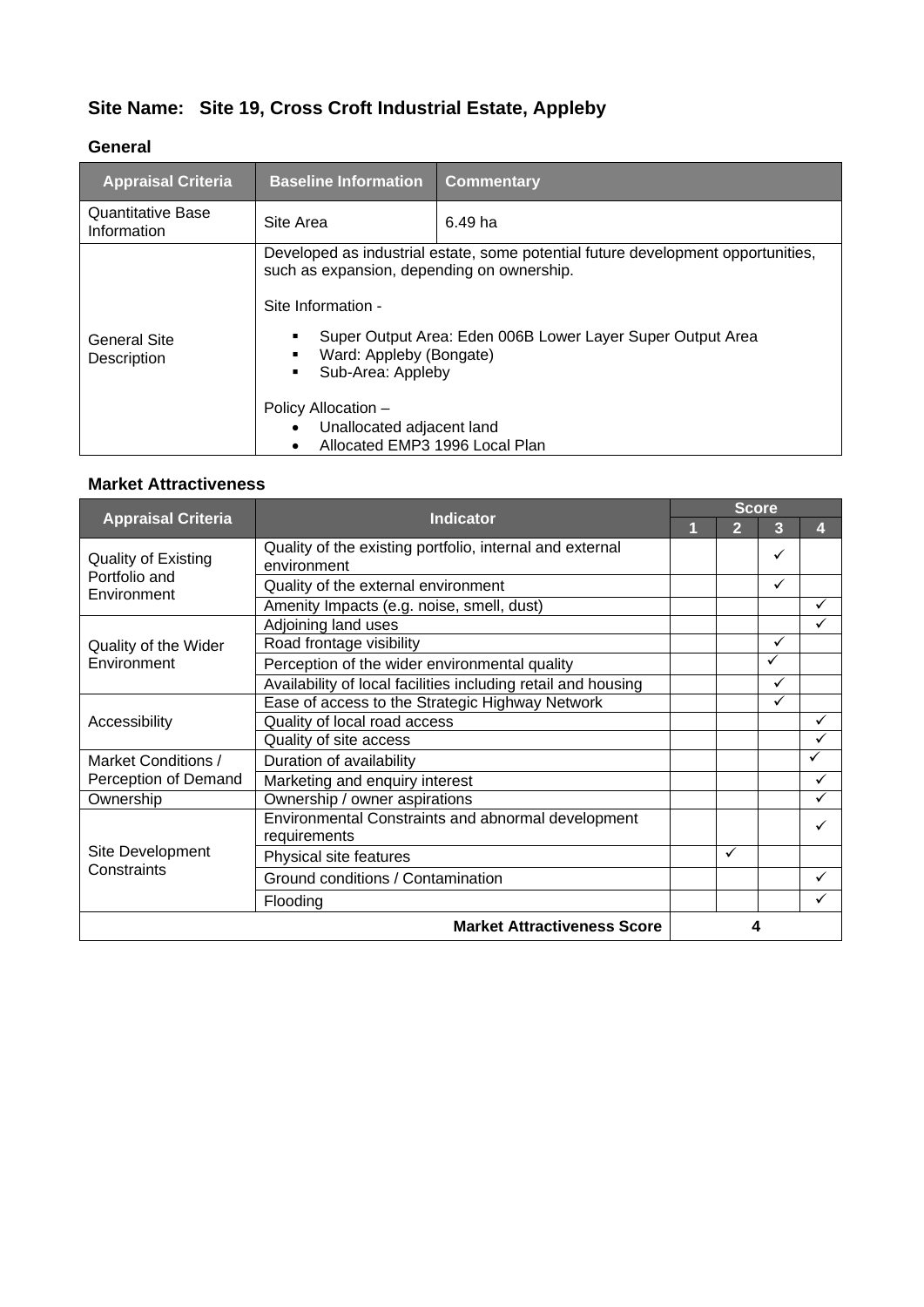| <b>Appraisal Criteria</b>                                        | <b>Indicator</b>                                        | <b>Score</b> |                  |   |  |
|------------------------------------------------------------------|---------------------------------------------------------|--------------|------------------|---|--|
|                                                                  |                                                         |              | 2                | 3 |  |
| Prudent use of Natural<br>Resources                              | Sequential Location                                     |              | ✓                |   |  |
|                                                                  | <b>Land Classification</b>                              |              |                  | ✓ |  |
|                                                                  | Ease of access to public transport                      |              | ✓                |   |  |
|                                                                  | Ease of walking and cycling                             |              | $\checkmark$     |   |  |
| Effective protection                                             | Potential to enhance environmental quality without      |              |                  |   |  |
| and enhancement of                                               | impacting on the sensitivity of environmental resources |              | $\checkmark$     |   |  |
| the Environment                                                  |                                                         |              |                  |   |  |
| Social Progress and                                              | Ability to deliver specific regeneration objectives     |              | $\checkmark$     |   |  |
| Regeneration                                                     |                                                         |              |                  |   |  |
| Economic                                                         | <b>Economic Development</b>                             |              |                  | ✓ |  |
| Development                                                      |                                                         |              |                  |   |  |
| <b>Environmental Sustainability and Strategic Planning Score</b> |                                                         | 3            |                  |   |  |
| <b>Classification</b>                                            |                                                         |              | <b>Very Good</b> |   |  |

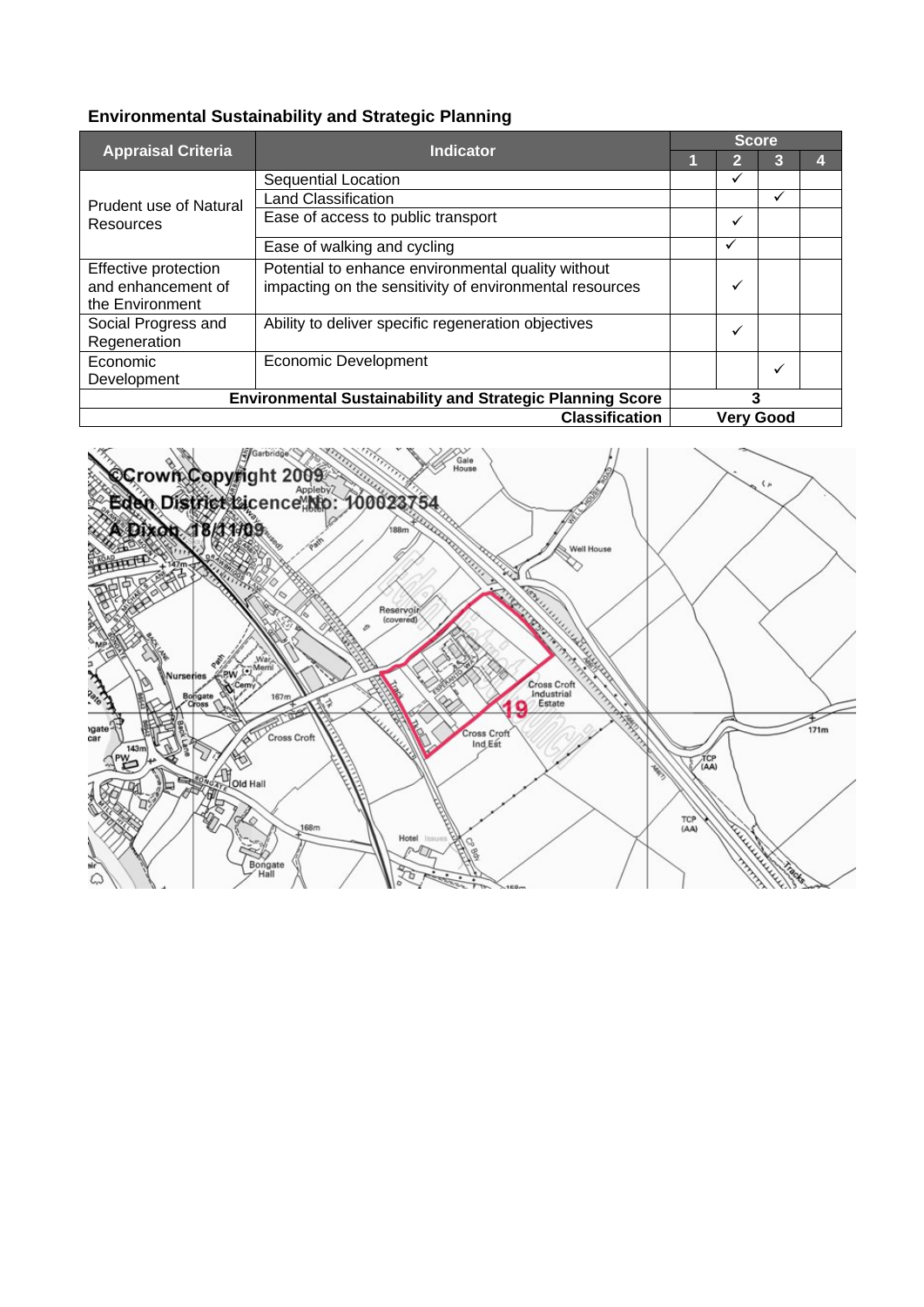# **Site Name: Site 20, Robinsons Transport Depot, Station Road**

#### **General**

| <b>Appraisal Criteria</b>        | <b>Baseline Information</b>                                                                              | <b>Commentary</b>                                                                                                                                                                                                                       |
|----------------------------------|----------------------------------------------------------------------------------------------------------|-----------------------------------------------------------------------------------------------------------------------------------------------------------------------------------------------------------------------------------------|
| Quantitative Base<br>Information | Site Area                                                                                                | $0.21$ ha                                                                                                                                                                                                                               |
| General Site<br>Description      | Site Information -<br>Ward: Appleby (Bongate)<br>Sub-Area: Appleby<br>Policy Allocation -<br>Unallocated | Undeveloped field to the rear of Robinsons Transport Depot. The site is allocated<br>within the Local Plan for employment use but is currently developed for residential.<br>Super Output Area: Eden 006B Lower Layer Super Output Area |

| <b>Appraisal Criteria</b>                                  | <b>Indicator</b>                                                        | <b>Score</b> |                |   |   |  |
|------------------------------------------------------------|-------------------------------------------------------------------------|--------------|----------------|---|---|--|
|                                                            |                                                                         |              | $\overline{2}$ | 3 |   |  |
| <b>Quality of Existing</b><br>Portfolio and<br>Environment | Quality of the existing portfolio, internal and external<br>environment |              | $\checkmark$   |   |   |  |
|                                                            | Quality of the external environment                                     |              |                | ✓ |   |  |
|                                                            | Amenity Impacts (e.g. noise, smell, dust)                               |              |                |   | ✓ |  |
|                                                            | Adjoining land uses                                                     |              |                | ✓ |   |  |
| Quality of the Wider                                       | Road frontage visibility                                                |              | $\checkmark$   |   |   |  |
| Environment                                                | Perception of the wider environmental quality                           |              |                | ✓ |   |  |
|                                                            | Availability of local facilities including retail and housing           |              |                | ✓ |   |  |
|                                                            | Ease of access to the Strategic Highway Network                         |              | $\checkmark$   |   |   |  |
| Accessibility                                              | Quality of local road access                                            |              | $\checkmark$   |   |   |  |
|                                                            | Quality of site access                                                  |              | $\checkmark$   |   |   |  |
| Market Conditions /                                        | Duration of availability                                                | ✓            |                |   |   |  |
| Perception of Demand                                       | Marketing and enquiry interest                                          | ✓            |                |   |   |  |
| Ownership                                                  | Ownership / owner aspirations                                           |              | $\checkmark$   |   |   |  |
|                                                            | Environmental Constraints and abnormal development                      |              |                |   |   |  |
| Site Development                                           | requirements                                                            |              | ✓              |   |   |  |
| Constraints                                                | Physical site features                                                  |              |                |   |   |  |
|                                                            | Ground conditions / Contamination                                       |              |                |   |   |  |
|                                                            | Flooding                                                                |              |                |   |   |  |
| <b>Market Attractiveness Score</b>                         |                                                                         |              |                | 3 |   |  |